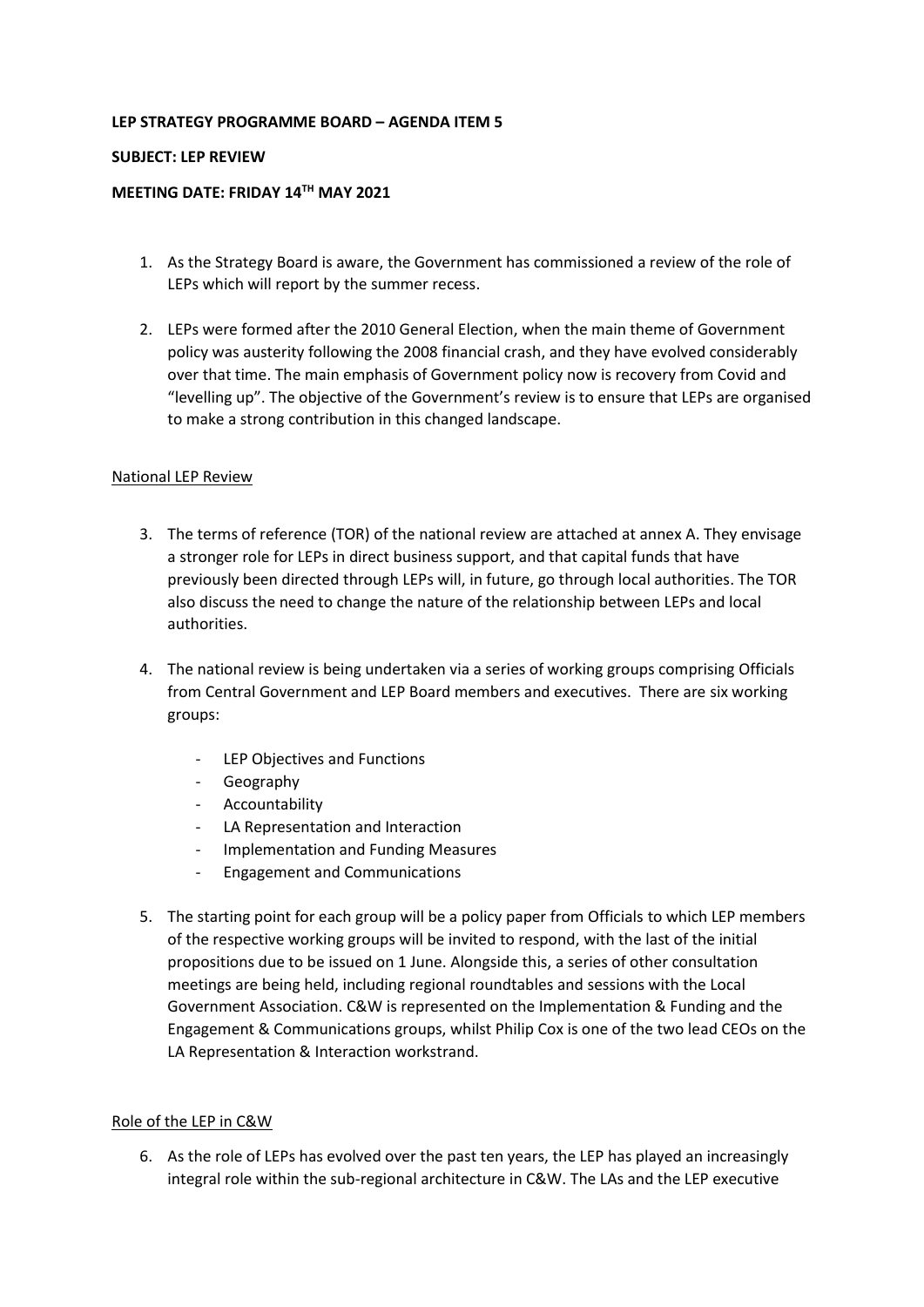team have therefore agreed that a local review should also be undertaken to ensure that the sub-region has structures in place to ensure that it can continue to deliver its economic objectives notwithstanding any national decisions that are taken about the role of LEPs.

7. Obviously it will not be possible to draw any final conclusions about local arrangements until the outcomes of the national review become a bit clearer, but the LA Place Directors and the LEP executive team have agreed to hold a seminar on 20 May to discuss the objectives that the sub-region has set for itself for the next two years and the role of the LEP in delivering them. Attached at Annex B is a copy of Ambition Cheshire, that sets out the area's objectives through to 2023, and, at annex C, a draft of a note that sets out the functions currently undertaken by the LEP.

### Views of Strategy Board Members

8. As an input to both national and local discussions it would be valuable to gather the views of members of the Strategy Board on the role that LEPs should play alongside central and local government to deliver levelling up and a recovery from Covid both nationally and in C&W.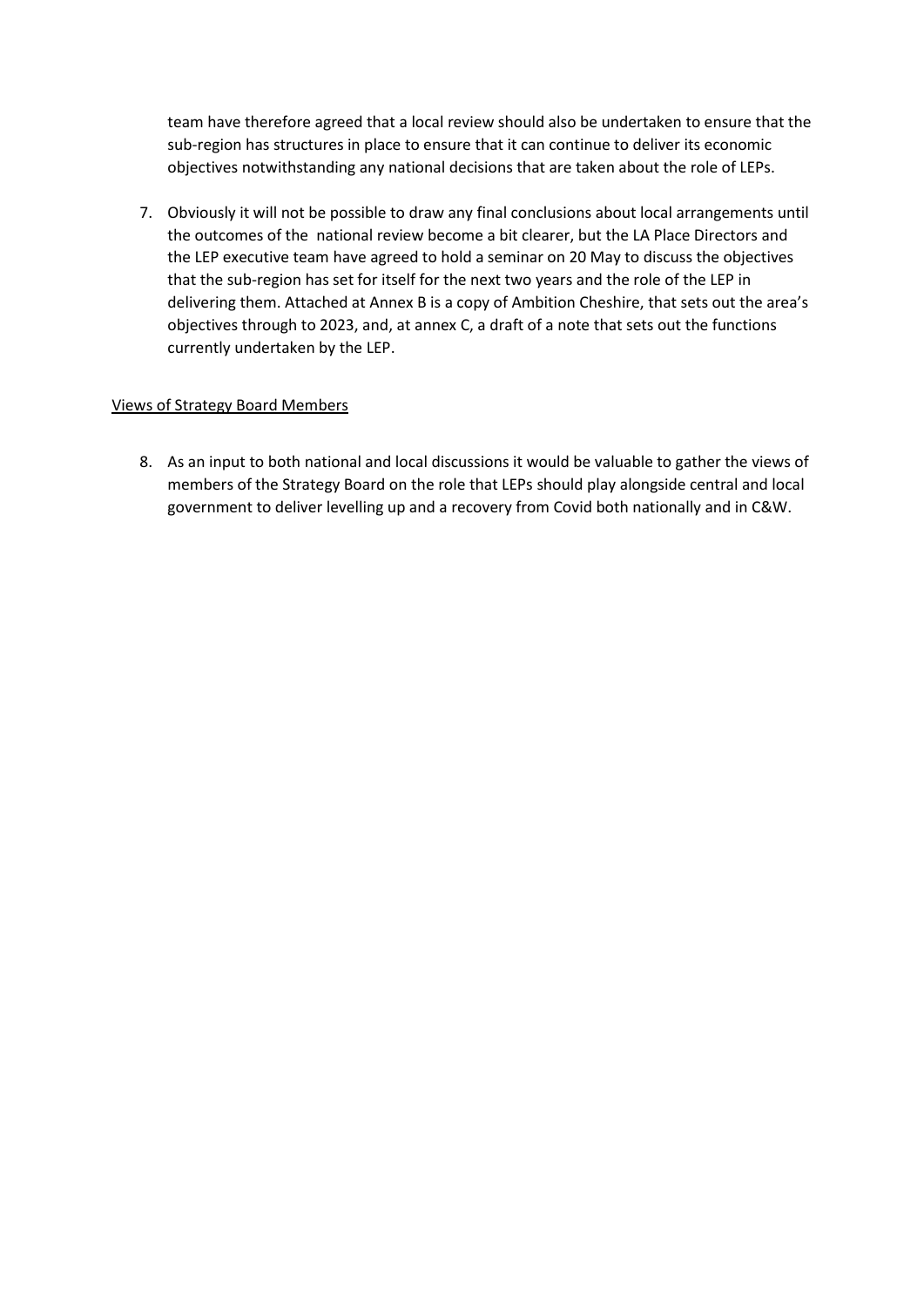# The Role of the LEP in Cheshire & Warrington

### Capital Investment Programmes

- Local Growth Fund delivery monitoring
- Getting Building Fund monitoring delivery and channelling funding to LAs. Delivery monitoring only from April 2022
- Growing Places Fund management of £9 million loan fund, including oversight of  $£3$ million invested in Cheshire Green Employment Park and consideration of further investments into eg Life Sciences Fund or other measures
- Evergreen Urban Development Fund oversight of C&W interests in North West Evergreen suite of property investment funds including £20 million nominally in C&W Development Fund for which CEC is Accountable Body
- GM and C&W Life Sciences Fund  $\text{\pounds}10$  million invested in equity fund and showing on LEP balance sheet
- Sub-Regional Housing Board providing secretariat and policy lead for board which brings together the LEP, the local authorities and Homes England to develop and implement a sub-regional housing strategy and to pipeline and to maximise Homes England investment into the sub-region
- Enterprise Zone recipient of retained business rates from EZ until 2041, including from a number of investments funded through a £30 million loan facility from the LAs (shown on the LEPs' balance sheet). The loans are "secured" on the anticipated future flow of business rates from the Enterprise Zone.

### Strategy and Policy

- Developing subregional economic strategies, including the Local Industrial Strategy, the Covid Economic Recovery Plan
- Developing and delivering thematic plans and strategies including the Digital Infrastructure Plan and Natural Capital Audit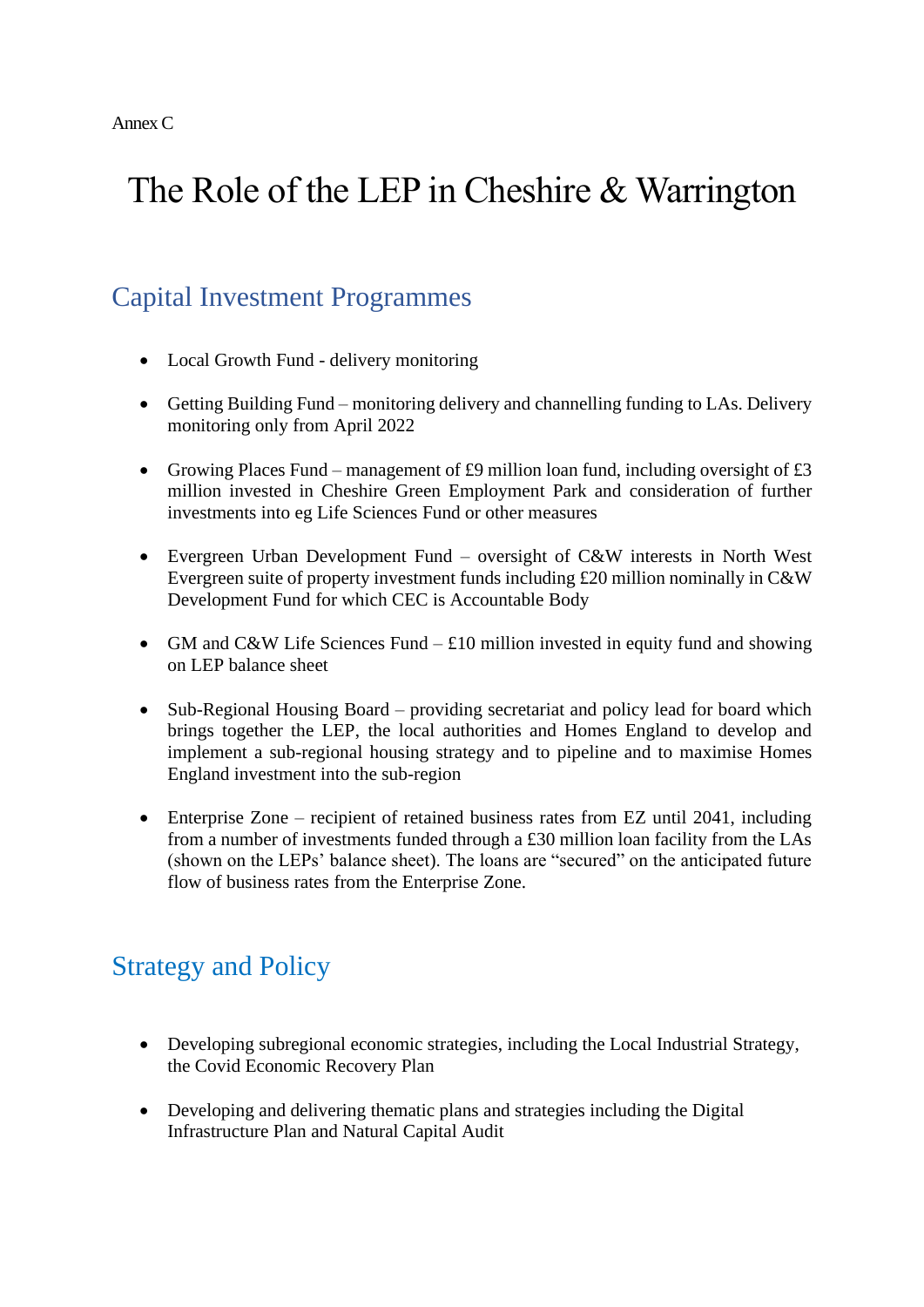- Representing C&W on various North West, Northern and national boards e.g. Local Energy North West, Net Zero North West, NP11(including hosting its staff and providing accountable body oversight)
- Convening and supporting the C&W Sustainable and Inclusive Growth Commission (SIGC) and its associated sub-groups
- Delivery partner for NZNW Cluster Plan
- Shortly to be host for Local Energy NW subregional staff member
- Chairing the C&W Covid Economic Resilience Cell
- Chairing the C&W Covid Workforce Recovery Group and funding a programme of on-line job fairs and a Job Opportunities Portal for the unemployed

### **Skills**

- Funded by DfE to operate a Skills Advisory Panel (SAP), to commissions data and labour market analysis
- Funded by DCMS to deliver a Digital Skills Partnership programme
- Leading the development and regular review of a strong employer-led skills and education strategy and delivery programme through the LEP's Employers' Skills and Education Board (which includes the functions of the SAP)
- Encouraging and facilitating collaboration between local colleges and business Representative Organisations to submit bids for an Institute of Technology and a Skills Accelerator
- The Pledge Contracted by Careers and Enterprise Company and a complex set of other funding contracts to engage young people about future career opportunities via links to local employers
- Facilitating and coordinating regular reviews of national programmes with local partners including the National Career Service, European Social Fund programmes and the Apprenticeship and T-level programmes
- Contributing to and influencing national policies and programmes such as the Careers and Enterprise Company, the National Career Service

### Transport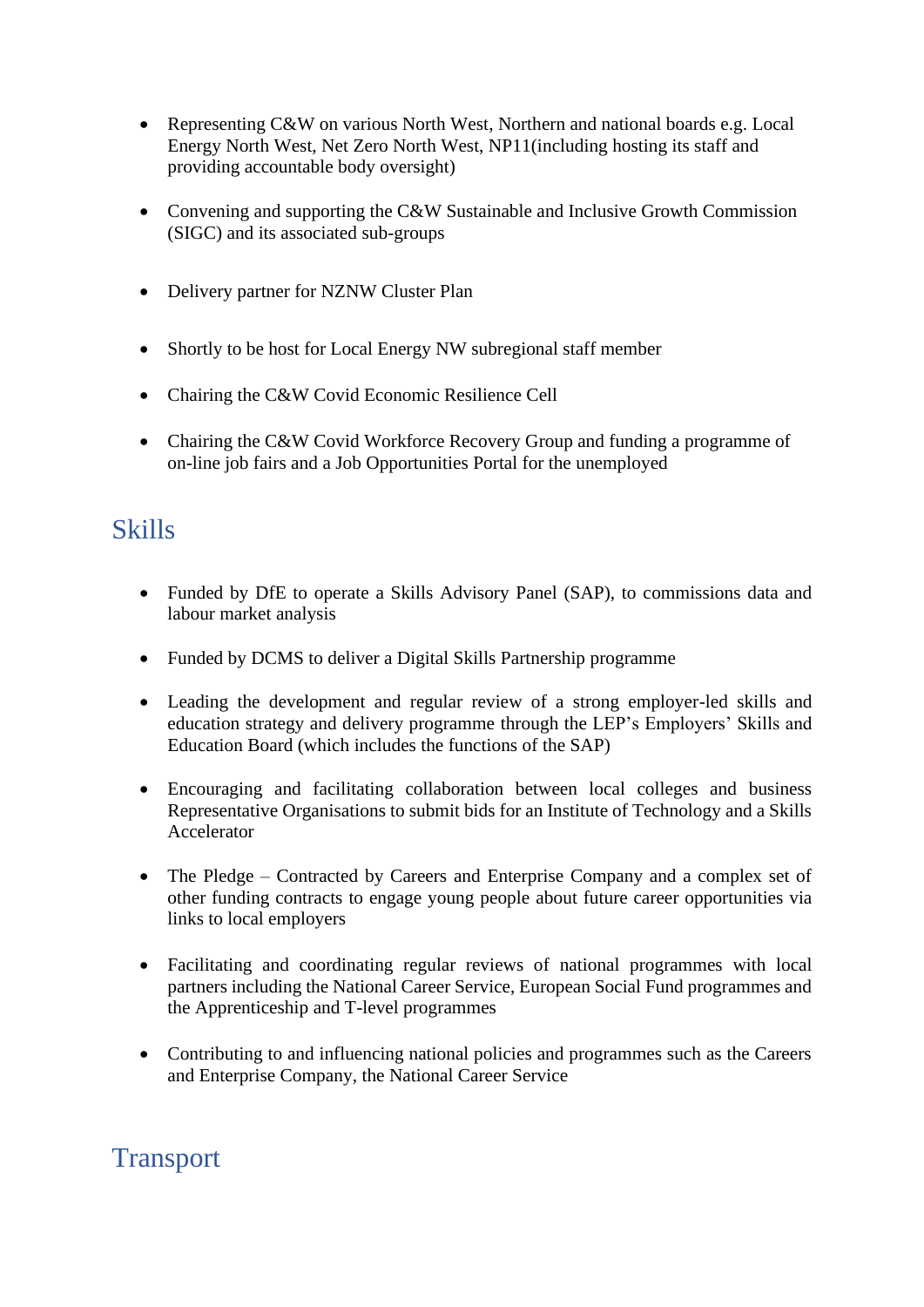- Co-ordinating the development and regular updating of the strategic transport plan and delivery strategy for the sub-region.
- Local Transport Board providing officer support and taking the lead on policy development and economic appraisal.
- Transport for the North working with local authority transport leads to ensure that representatives from C&W on TfN are fully briefed and able to articulate agreed C&W thinking on transport that best supports the delivery of the sub-region's economic ambitions. Representing the sub-region at key officer meetings.
- Keeping in regular touch with key people and organisations that have a role or an influence on the delivery of C&W's transport and investment objectives, including Highways England, DfT, Network Rail, neighbouring transport authorities etc.
- Ensuring that key external sub-regional stakeholders are kept in regular touch with progress on transport issues, and that their views are taken into account in the formation of policy.
- Co-ordinating the development and prioritisation of C&W investment priorities and providing £400k pa to fund the development of investment cases through the LEP's Business Case Fund
- Development and regular updating of the digital infrastructure plan and associated delivery strategy for the sub-region.

# Business Growth

- Growth Hub £462k pa from BEIS to deliver against set of KPIs by providing support for SMEs and scale -ups through a simple diagnostic and signposting/referral process in response to incoming enquiries from companies
- Providing the secretariat for the Cheshire Business Group and using it to gather intelligence, stakeholder views to ensure intelligence flows to inform local and national policy.
- Peer to Peer Network  $\text{\pounds}150k$  from BEIS to deliver ten peer to peer learning networks of around ten businesses each
- Foreign Direct Investment (FDI) account manager  $-$  £ 68k from BEIS to account manage 30 businesses. Successfully secured more than 20 new investments last year and 400 new jobs.